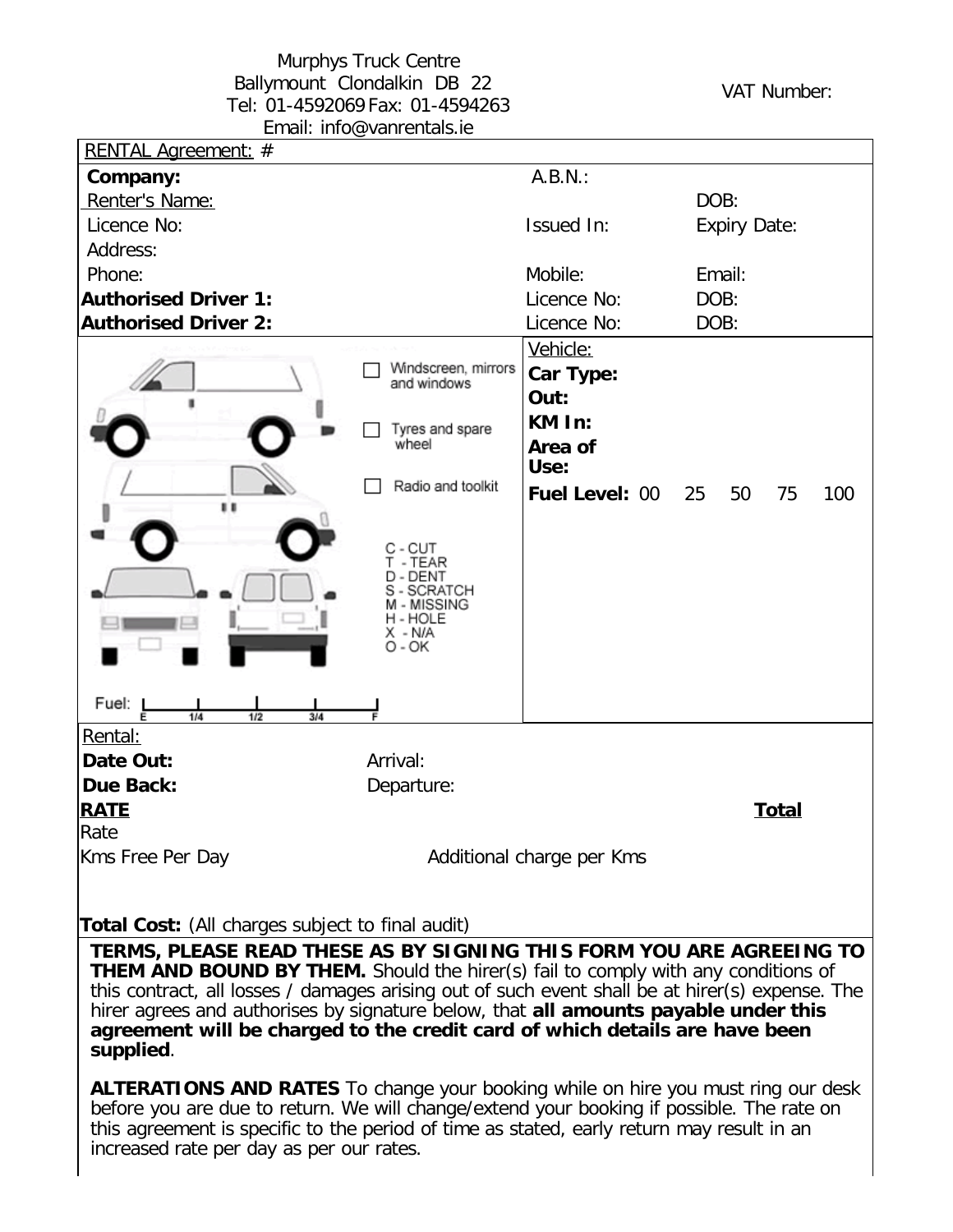**SMOKING IS PROHIBITED AND VEHICLES MUST BE RETURNED CLEAN.** Vehicles are provided in a clean and tidy condition and should be returned in a similar state otherwise a minimum cleaning fee of 40 will apply. Maintaining tyre, water and oil levels is the hirer(s) responsibility, damage caused due to neglect is at the hirers expense.

**DAMAGE.** Vehicles are checked out to the hirer by one of our staff, any existing damage is noted. **Damage caused to vehicles will be charged to the customer, in addition to the damage charge is the time that it takes to repair the vehicle during which time the vehicle is considered to be on hire to the customer and the customer will be billed for this. Vehicles returned in an unfit state to be rehired are considered to be still on hire until issues are rectified.** . **TOLL BRIDGE COSTS** 11) **TOLL BRIDGE COSTS** All our vehicles are covered by the video tag system, this monitors trips made across the M50. These are charged upon return of the vehicle, charges for vans are 3.30 and for light trucks at 4.60, this is the exact charge that is levied by E-Flow.

**EXISTING DAMAGE AND DAMAGE PROCEDURE.** It is our intention of always providing our vehicles in 100% mechanical and physical condition. Unfortunately due to the fast moving nature of our business it is sometimes necessary to rent a vehicle with slight cosmetic damage, these are in the process of being rectified or awaiting payment, do not confuse this with a passive approach towards damage. This damage will be duly noted by ourselves and the hirer prior to rental and is documented. Any additional damage present upon return is at the hirers expense. If you damage a vehicle you will be presented with an estimate which must be paid, if you dispute a repair bill you are invited to get an independent motor assessor to inspect the vehicle and estimate the repair cost. The cost of an assessor is the customers own. All assessments must be made within 2 working days. Vehicles awaiting assessments will be grounded at normal hire rates payable by the customer. If the motor assessor provides a lower estimate figure we will refund the difference and waive the cost of grounding the vehicle pending inspection. However, the cost of the assessor remains the customers own. If you are providing your own insurance and dispute the cost of repair, you do not need to employ the services of an assessor as your insurance company will employ one. In this case you pay the excess on your policy and we deal directly with your insurance company. The insurance company will usually not pay for the out of service time for the vehicle, in which case they remain the customers own.

**INSURANCE.** Insurance provided by the customer must be comprehensive, the validity and transferring of insurance is the customers responsibility and in signing this form the customer agrees his insurance is comprehensive and correctly transferred. We will accept no responsibility for incorrect transfers made by customers, so please ensure that your transfer fax details are correct and match the vehicle registration on this docket.

**PURCHASED INSURANCE:** If the customer purchases insurance he must disclose his intended area of travel. The excess is 1600, This means that the first 1600 of damage caused the customer is paid by the customer. By signing this agreement you are acknowledging you are aware of and accept this excess. **There is no grace on purchased insurance, a days insurance is 24 hours from issue of the cert, there is no flexibility on this. Return late and you will pay for additional cover**

**Goods and Payloads:** We are not responsible for damage caused to cargo regardless of how it occurs. It is the customers responsibility to ensure doors are correctly closed. We are not responsible for water ingress into load areas and in signing below the customer agrees to this. Vehicles are given guideline payloads, we are not responsible for vehicles being overloaded. All costs and charges incurred by customers who have been stopped for an overloaded vehicle are the customers own. We specify vehicles for use in Ireland and test and tax vehicles in accordance with Irish law. Any vehicle stopped or fined abroad is solely the responsibility of the driver of the vehicle, costs of recovery of vehicle or goods to Ireland are the customers.